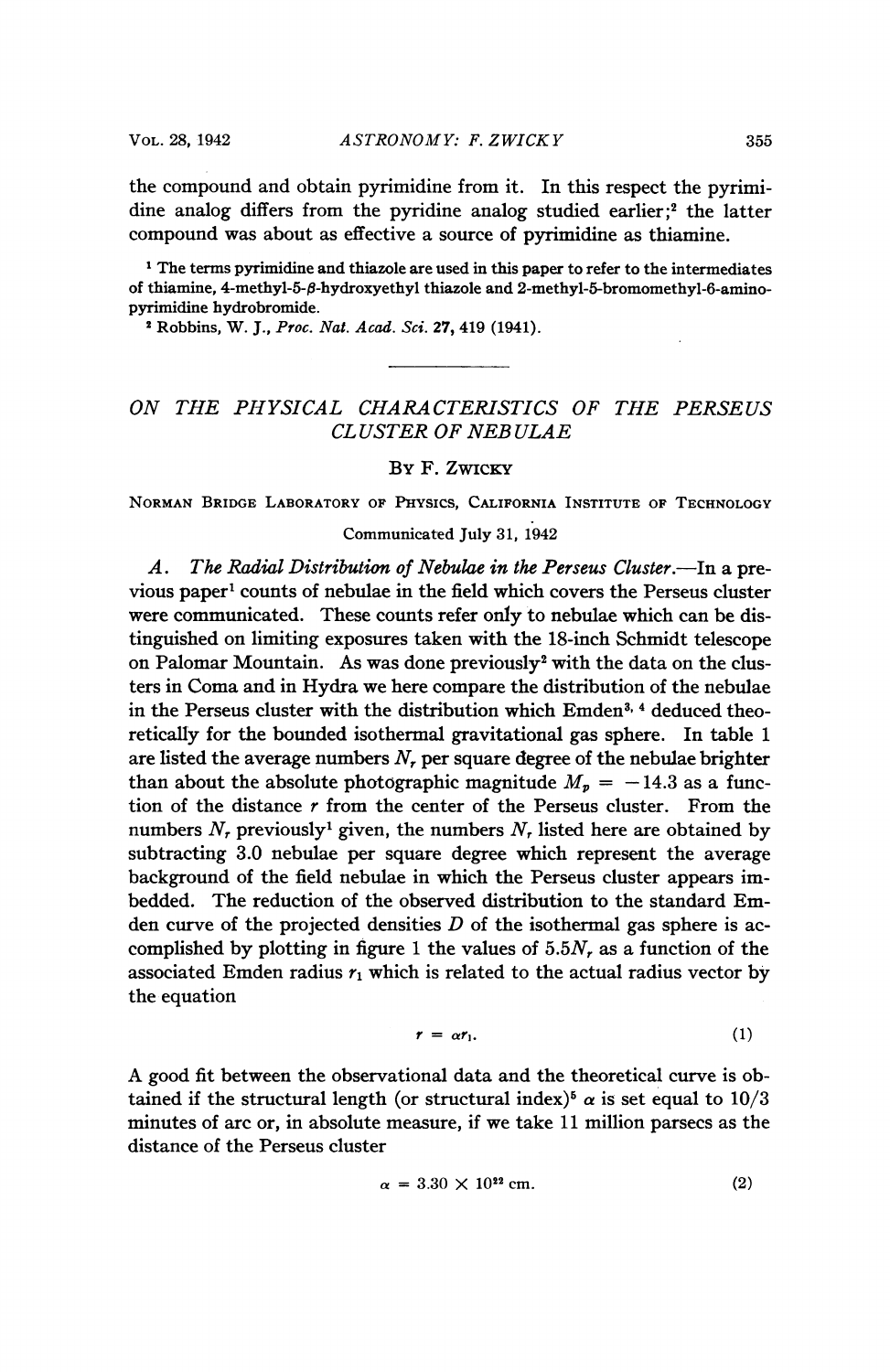In figure 1 the drawn-out curve represents the radial distribution<sup>4</sup> of the projected density  $D - 37/1000$  of that bounded isothermal Emden sphere which is obtained from the density  $D$  of the infinite sphere by subtracting the constant 37/1000. Although this constant must be expected to vary from cluster to cluster it is seen from figure <sup>1</sup> that the adoption of the value

| T                    |                            |          |       |                      |                      |
|----------------------|----------------------------|----------|-------|----------------------|----------------------|
| IN MINUTES<br>OF ARC | $N_r$<br>PER SQUARE DEGREE | $5.5N_r$ | $r_1$ | 1000D                | $1000D - 37$         |
| 5                    | 554                        | 3047     | 1.5   | 2430                 | 2393                 |
| 10                   | 214                        | 1177     | 3     | 1524                 | 1487                 |
| 15                   | 145                        | 798      | 4.5   | 968                  | 931                  |
| 20                   | 96                         | 528      | 6     | 649                  | 612                  |
| 25                   | 59                         | 325      | 7.5   | 476                  | 439                  |
| 30                   | 52                         | 286      | 9     | 366                  | 329                  |
| 35                   | 51                         | 281      | 10.5  | 305                  | 268                  |
| 40                   | 34                         | 187      | 12    | 254                  | 217                  |
| 45                   | 22                         | 121      | 13.5  | . .                  | $\ddotsc$            |
| 50                   | 21.4                       | 117      | 15    | 195                  | 158                  |
| 60                   | 16.0                       | 88       | 18    | 157                  | 120                  |
| 70                   | 15.7                       | 86.4     | 21    | . .                  | . .                  |
| 80                   | 10.8                       | 59.4     | 24    | . .                  | . .                  |
| 90                   | 12.0                       | 66.0     | 27    | $\ddot{\phantom{0}}$ | . .                  |
| 100                  | 10.4                       | 57.2     | 30    | 92.0                 | 55                   |
| 110                  | 5.3                        | 29.2     | 33    | . .                  | . .                  |
| 120                  | 8.0                        | 44.0     | 36    | . .                  | . .                  |
| 130                  | 7.7                        | 42.4     | 39    | . .                  | . .                  |
| 140                  | 5.2                        | 28.6     | 42    | $\ddot{\phantom{0}}$ | $\ddot{\phantom{0}}$ |
| 150                  | 4.6                        | 25.3     | 45    | 63.1                 | 26.1                 |
| 160                  | 4.1                        | 22.6     | 48    | . .                  | . .                  |
| 170                  | 1.22                       | 6.7      | 51    |                      |                      |
| 180                  | 2.30                       | 12.7     | 54    | . .                  | . .                  |
| 190                  | 2.33                       | 12.8     | 57    | $\ddot{\phantom{1}}$ | . .                  |
| 200                  | 1.27                       | 7.0      | 60    | 49                   | 12.0                 |
| 210                  | 1.40                       | 7.7      | 63    | ٠.                   | . .                  |
| 220                  | 2.93                       | 16.1     | 66    |                      | . .                  |
| 230                  | 5.25                       | 28.9     | 69    |                      | . .                  |
| 240                  | 0.95                       | 5.2      | 72    |                      |                      |
| 250                  | 1.73                       | 9.4      | 75    | 39                   | 2.0                  |

#### TABLE <sup>1</sup>

### RADIAL DISTRIBUTION OF NEBULAE IN THE PERSEUS CLUSTER

37/1000 used already in the analysis of the clusters in Coma and in Hydra results in an equally satisfactory representation of the nebular counts in the Perseus cluster. Because of the logarithmic scale used in figure <sup>1</sup> for N<sub>r</sub>, the fluctuations, which are proportional to  $(N_r/r)^{1/2}$  appear inordinately large for small values of  $N_r$ . The absolute values of the fluctuations are, however, within the theoretically expected range. Like the clusters in Coma and in Hydra, the Perseus cluster may consequently be considered as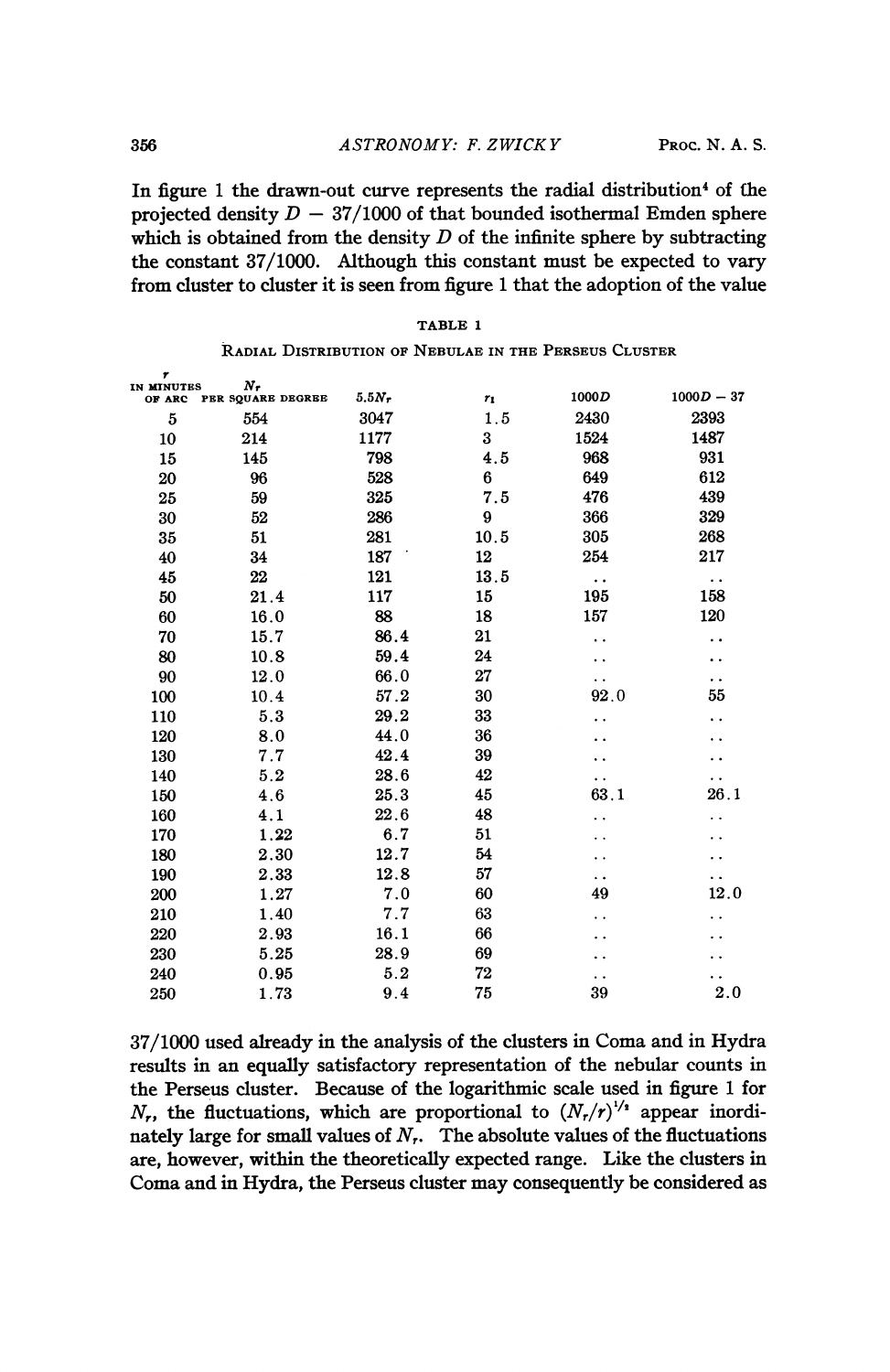a large scale assembly of nebulae which is statistically stationary. Basing our further considerations on this result we may again, as in the case of the clusters in Coma and in Hydra, carry through the quantitative analysis described elsewhere.<sup>2</sup> Proceeding in this manner we expect to arrive at a correct prediction for the magnitude of the velocity dispersion in the Perseus cluster in dependence of its structural length  $\alpha$  and its central density  $\rho_0$ .



B. Some Physical Characteristics of the Perseus Cluster.—In the Emden isothermal sphere the projected central density  $\sigma_0$  and the real space density  $\rho_0$  are connected by the equation<sup>2</sup>

$$
\rho_0 = \sigma_0/3.03\alpha. \tag{3}
$$

Choosing the megaparsec as the unit of length, introducing  $\alpha = 10/3$ minutes of arc = 1/18 degree and  $\sigma_0 = 3030/5.5$  nebulae per square degree, and finally converting angular measures into megaparsecs we obtain for the center of the cluster the density

 $P_0 = 460,000$  nebulae per cubic megaparsec. (4)

This number includes only the nebulae listed in table <sup>1</sup> which are all brighter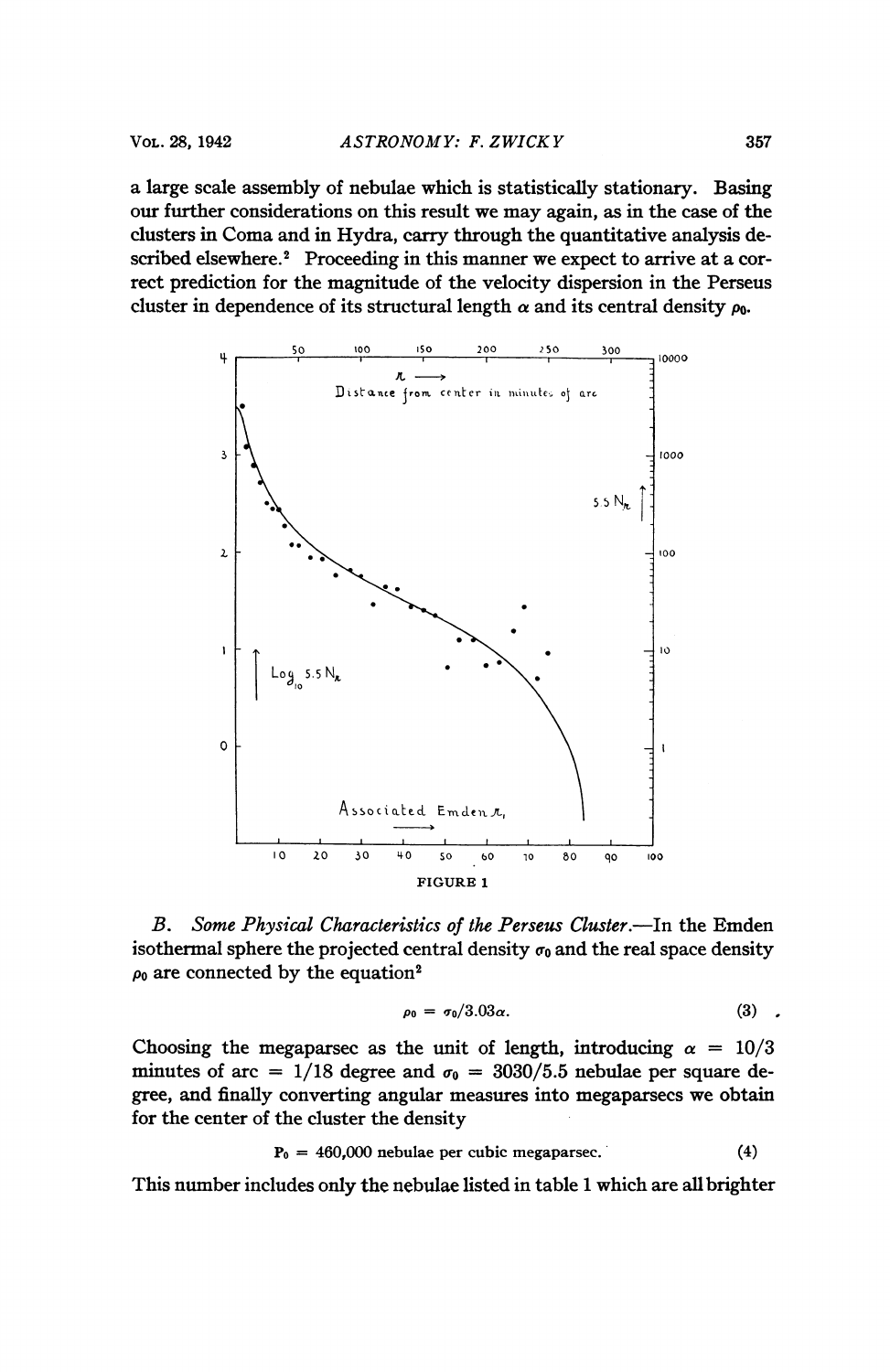than about the absolute photographic magnitude  $M_p = -14.3$ . We denote with  $\overline{A}$  the average mass of these nebulae and we obtain for the real average central density of matter per cm.3

$$
\rho_0 = 4.6 \times 10^5 \, \gamma \sqrt{34} / 3 \times 10^{73} = 1.53 \times 10^{-67} \gamma \sqrt{34} , \tag{5}
$$

where  $\gamma$  is of the order of unity when it is assumed that the actual central density of matter is not materially greater than that incorporated in the brighter nebulae here considered. As was shown before<sup>5</sup> the velocity dispersion  $\overline{(w)}^{1/2}$  can be calculated from the relation

$$
(\overline{w}^2)^{1/z} = \alpha [12\pi \Gamma \rho_0]^{1/z} \tag{6}
$$

where  $\Gamma$  is the universal gravitational constant. The following table  $2$ gives  $\rho_0$  and  $\gamma$ **II** in dependence of various assumed values for the velocity dispersion  $(\overline{w}^2)^{1/2}$ . The mass of the sun is  $\frac{d}{dx}$   $\circ$  = 2  $\times$  10<sup>33</sup> g.

#### TABLE <sup>2</sup>

CENTRAL DENSITY  $\rho_0$  and Average Mass  $\overline{M}$  of the Nebulae Brighter than  $M_p =$  $-14.3$  in the Perseus Cluster in Dependence of the Velocity Dispersion

| $(\vec{w}^2)^{1/2}$<br>IN KM./SEC. | $\rho_0$ IN G./CM. <sup>3</sup> | $\gamma$ 则/则 $_{\odot}$ |
|------------------------------------|---------------------------------|-------------------------|
| 250                                | $2.2 \times 10^{-25}$           | $7.1 \times 10^9$       |
| 500                                | $8.8 \times 10^{-25}$           | $2.8 \times 10^{10}$    |
| 750                                | $2.0 \times 10^{-24}$           | $6.4 \times 10^{10}$    |
| 1000                               | $3.5 \times 10^{-24}$           | $1.1 \times 10^{11}$    |
| 1250                               | $5.5 \times 10^{-24}$           | $1.8 \times 10^{11}$    |
| 1500                               | $7.9 \times 10^{-24}$           | $2.6 \times 10^{11}$    |
|                                    |                                 |                         |

According to information kindly supplied me by Dr. Hubble the data on the radial velocities  $w_r$ , of nebulae in the Perseus cluster are still very scant. An estimate on the basis of these data indicates that  $(\overline{w}_r^2)^{1/2} \approx 350-400$ km./sec. which results in

$$
(\overline{w}^2)^{1/2} = (3\overline{w}_r^2)^{1/2} \cong 600-700 \text{ km./sec.}
$$
 (7)

Unless faint nebulae or dark matter contribute far more to the mass of the Perseus cluster than the nebulae which are brighter than  $M_p = -14.3$  the average mass of these nebulae becomes of the order of  $5 \times 10^{10}$   $\text{H\#}_\odot$ . Although we cannot at the present time check this conclusion directly we may apply the following quantitative test to the interpretation given here of the observations on the Perseus cluster by comparing these observations with those made on the Coma cluster. If we denote with the indices  $P$  and  $C$ the quantities which refer to the clusters in Perseus and in Coma, respectively, we have according to (6)

$$
(\overline{w}^2)_P = [\alpha_P^2 \rho_{0P} / \alpha_C^2 \rho_{0C}] (\overline{w}^2)_C. \tag{8}
$$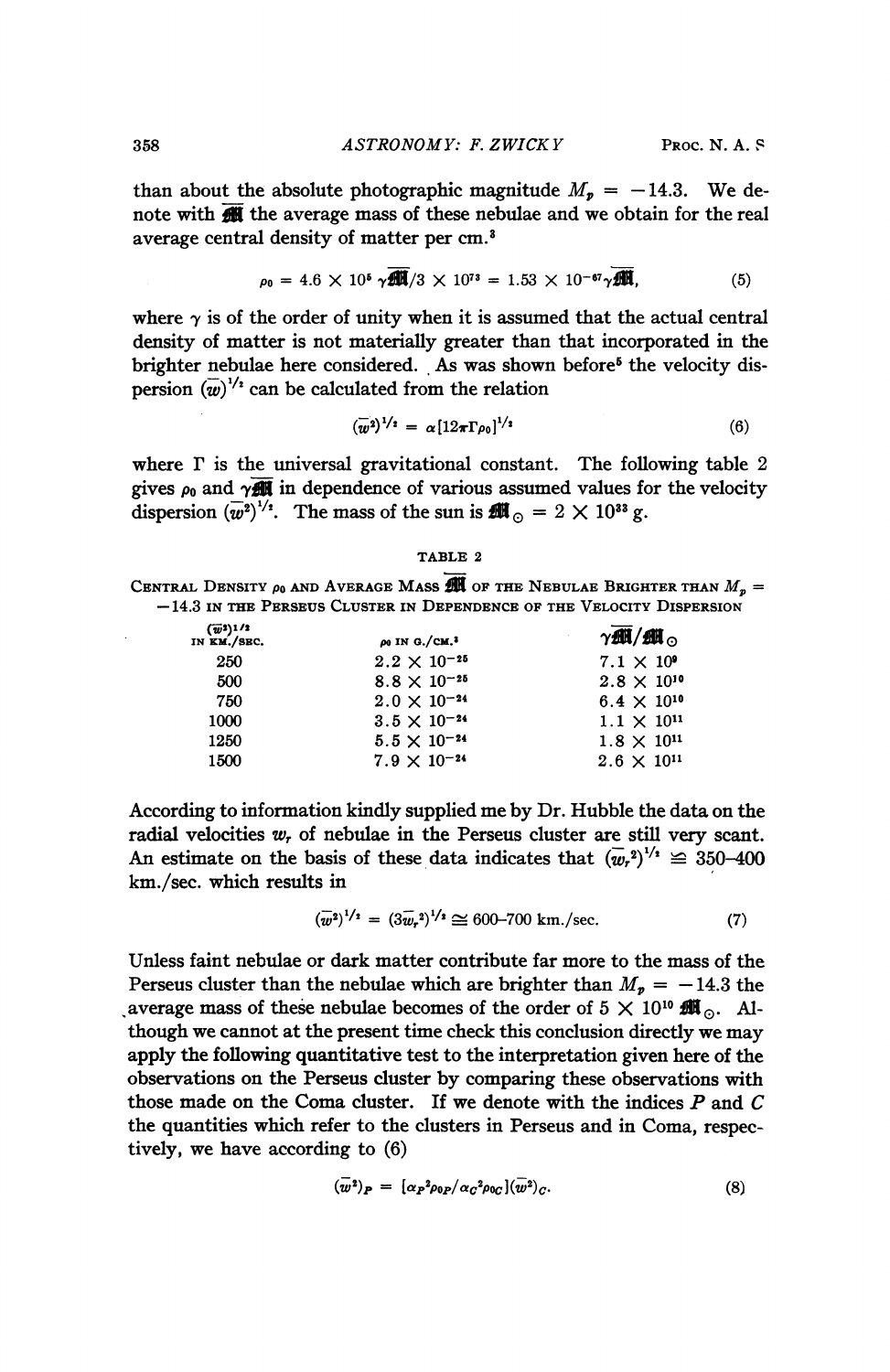Inserting the numerical values for  $\alpha_P/\alpha_c$  and  $\rho_{0P}/\rho_{0C}$  it follows that

$$
(\overline{w}^2)^{1/2} \text{Persei} < 0.62 (\overline{w}^2)^{1/2} \text{Comac},\tag{9}
$$

where the "smaller" sign means "somewhat smaller" since the ratio  $\rho_{0p}/\rho_{0c}$ was set equal to the ratio per unit cube of the nebulae brighter than the absolute magnitudes  $M_p = -14.3$  and  $M_p = -14.5$  for the clusters in Perseus and in Coma, respectively. Adopting 1100 km./sec. for the dispersion in radial velocities in the Coma cluster this leads to

$$
(\overline{w_r}^2)^{1/2}
$$
Persei = somewhat smaller than 680 km./sec. (10)

for the predicted dispersion in the radial velocities of the nebulae in the Perseus cluster, a result which compares favorably with the dispersion of 400 km./sec. derived by Hubble as a very rough estimate from a few directly measured velocities.

|                                                       | TABLE 3   |                                                                               |                                                                          |
|-------------------------------------------------------|-----------|-------------------------------------------------------------------------------|--------------------------------------------------------------------------|
|                                                       | COMA      | <b>HYDRA</b>                                                                  | PHYSICAL CHARACTERISTICS OF THE CLUSTERS OF NEBULAE IN<br><b>PERSEUS</b> |
| Distance in 10 <sup>6</sup> light years               | 45.0      | 23.8                                                                          | 35.9                                                                     |
| Diameter in 10 <sup>6</sup> light years               | 4.4       | 4.7                                                                           | 6.0                                                                      |
| Diameter in minutes of arc                            | 340       | 680                                                                           | 566                                                                      |
| Total number of nebulae<br>brighter than photog.      |           |                                                                               |                                                                          |
| mag. $mL$                                             | 670       | 270                                                                           | 360                                                                      |
| Limiting photog. mag. $mL$                            | 16.6      | 16.2                                                                          | 16.5                                                                     |
| $m_{\text{max}}$ = photog. mag. of                    |           |                                                                               |                                                                          |
| brightest nebula                                      | 14.1      | 13.1                                                                          | 13.8                                                                     |
| $M_{\rm max}$ = estimated abso-                       |           |                                                                               |                                                                          |
| lute photog. mag. of                                  |           |                                                                               |                                                                          |
| brightest nebula                                      | $-17.0$   | $-17.0$                                                                       | $-17.0$                                                                  |
| $M_L = M_{\text{max}} + (m_L -$                       |           |                                                                               |                                                                          |
| $m_{\text{max}}$ )                                    | $-14.5$   | $-13.9*$                                                                      | $-14.3$                                                                  |
| $\alpha$ = structural index                           | $2' =$    | $4' =$                                                                        | $3.33' =$                                                                |
|                                                       |           | $2.48 \times 10^{22}$ cm. $2.56 \times 10^{22}$ cm. $3.30 \times 10^{22}$ cm. |                                                                          |
| Number of nebulae per cu-<br>bic megaparsec in center |           |                                                                               |                                                                          |
| of cluster with $M \leq M_L$                          | 2,100,000 | 880,000                                                                       | 460,000                                                                  |

\* In a previous paper<sup>2</sup>  $M_L$  for the Hydra cluster by mistake was given as  $-13.1$  instead of  $-13.7$  as would have followed from the considerations there used.

C. Review of Some of the Physical Characteristics of the Clusters of Nebulae in Coma, in Hydra and in Perseus.-The clusters in Coma, in Hydra and in Perseus are the three largest among the spherically symmetrical clusters which are in reach of the 18-inch Schmidt telescope on Palomar Mountain. It was shown in a series of investigations<sup>2</sup> that the observed radial distribution curves of the brighter nebulae in these clusters can all be reduced to the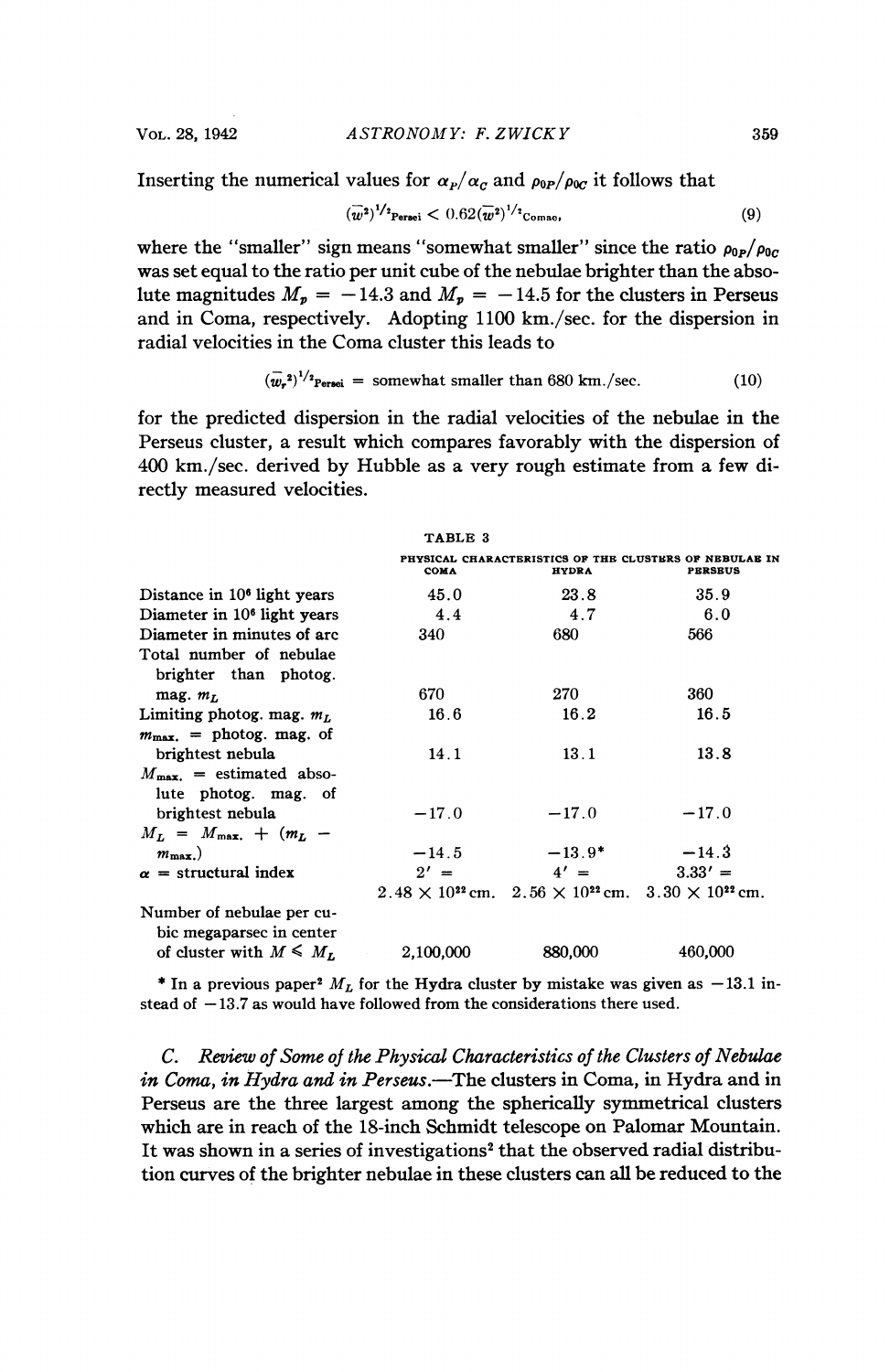same standard curve which represents the radial distribution of the density of matter in a bounded isothermal gravitational gas sphere. The two reduction factors involved in the reduction of the observational data to the theoretical curve can be expressed in terms of the velocity dispersion in the cluster, its central density or the average mass and number per unit volume of the nebulae involved. The substitution of observed values for the quantities mentioned into the theoretical relations results in a satisfactory check of these relations and furnishes significant support for the following contentions: (1) clusters of nebulae represent statistically stationary distributions of matter as far as the brighter nebulae are concerned; (2) Newton's law of gravitation as first good approximation satisfactorily represents the interactions of nebulae separated by distances of the order of one million light years; and (3) the masses of the brighter nebulae are of the order of 10<sup>10</sup> **M**<sub>0</sub> to 10<sup>11</sup> **M**<sub>0</sub>.

In table 3 are listed some of the data which are significant in the analysis of the large-scale physical constitution of the three clusters of nebulae in Coma, in Hydra and in Perseus.

The diameters for the three clusters given in table 3 refer of course only to those distances from the center of the clusters at which the emergence of the brighter cluster nebulae from the background nebulae can be statistically ascertained. When sufficient observations with more powerful telescopes are available so that the fainter member nebulae of the clusters can also be included in the counts it will probably be found that the diameters of the clusters are still larger than those given in table 3.

Unfortunately only a few more spherically symmetrical clusters can be reached with the 18-inch Schmidt telescope and these are considerably less rich in nebulae than those listed in table 3. The important question of the segregation of nebulae of different brightness can also only partly be solved until larger Schmidt telescopes are available. In addition, the velocity distribution as a function of the brightness of the nebulae must be investigated. The problems of the segregation of nebulae and of the dispersion in the velocities demand also further theoretical clarification since the classical statistical mechanics gives no answer to the fundamental questions which arise in connection with gravitational coöperative assemblies which are composed of such diverse elements as the nebulae, the stars and the constituents of intergalactic and interstellar matter. The uniformity of the structure of symmetrical clusters of nebulae observed so far and the quantitative agreement of their observed physical characteristics with those derived theoretically for the isothermal gravitational "gas" sphere suggest that the short-time scale associated customarily with the hypothesis of an expanding universe will perhaps become the less attractive the more the investigations on the large-scale distribution of matter in the universe progress.